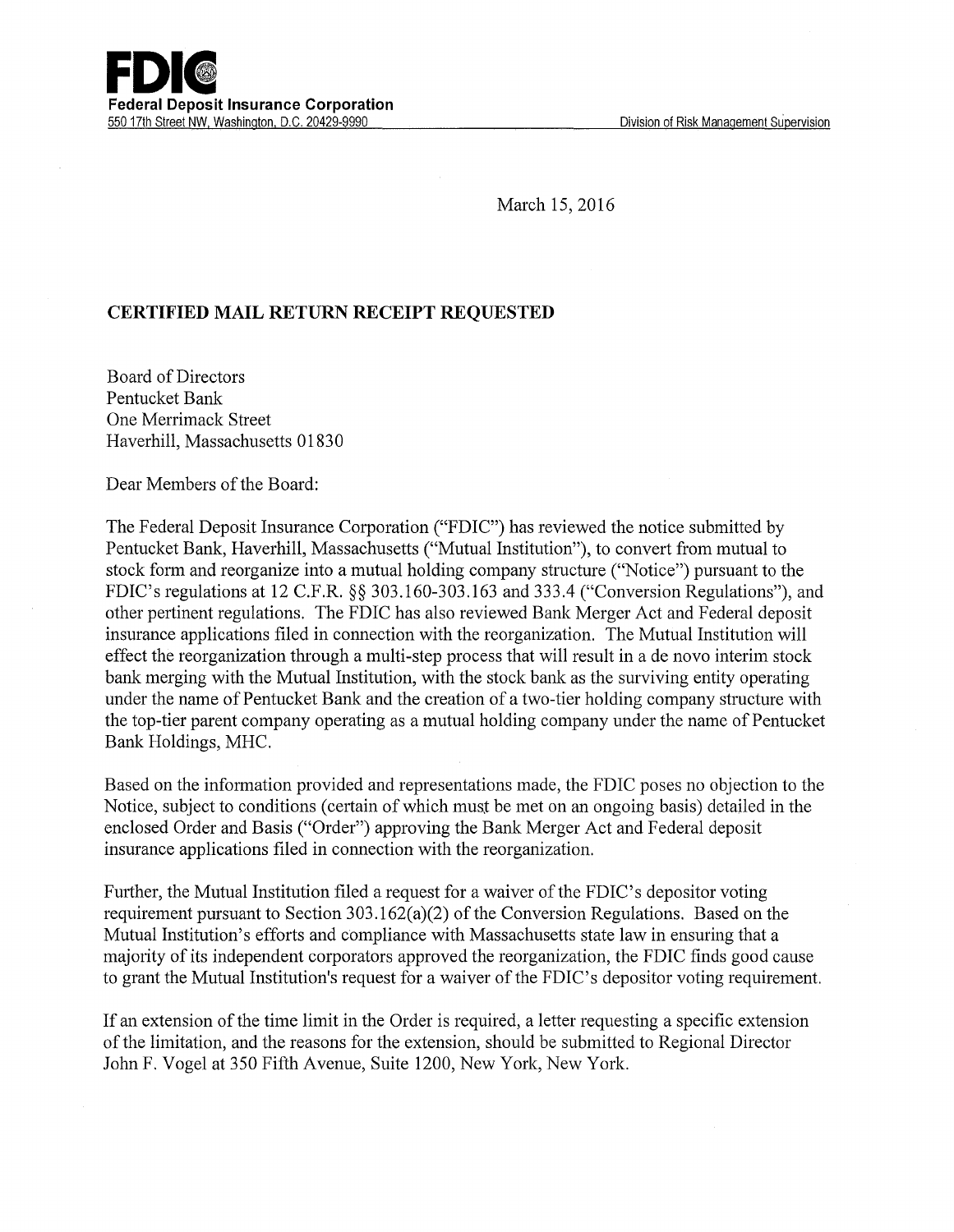Please notify the New York Regional Office in writing when the proposed transaction has been consummated. Should you have any questions, please contact Case Manager Tobey J. Quint at (781)794-5561.

Sincerely,

**/s/**

ames C. Watkins Deputy Director

cc: Matthew D. Hanaghan Nutter McClennen & Fish LLP Attorneys at Law Seaport West 155 Seaport Boulevard Boston, Massachusetts 02210-2604

> David J. Cotney Commissioner of Banks Massachusetts Division of Banks 1000 Washington Street Boston, Massachusetts 02118-6400

Scott Chu Supervisory Analyst Federal Reserve Bank of Boston 600 Atlantic Avenue Boston, Massachusetts 02210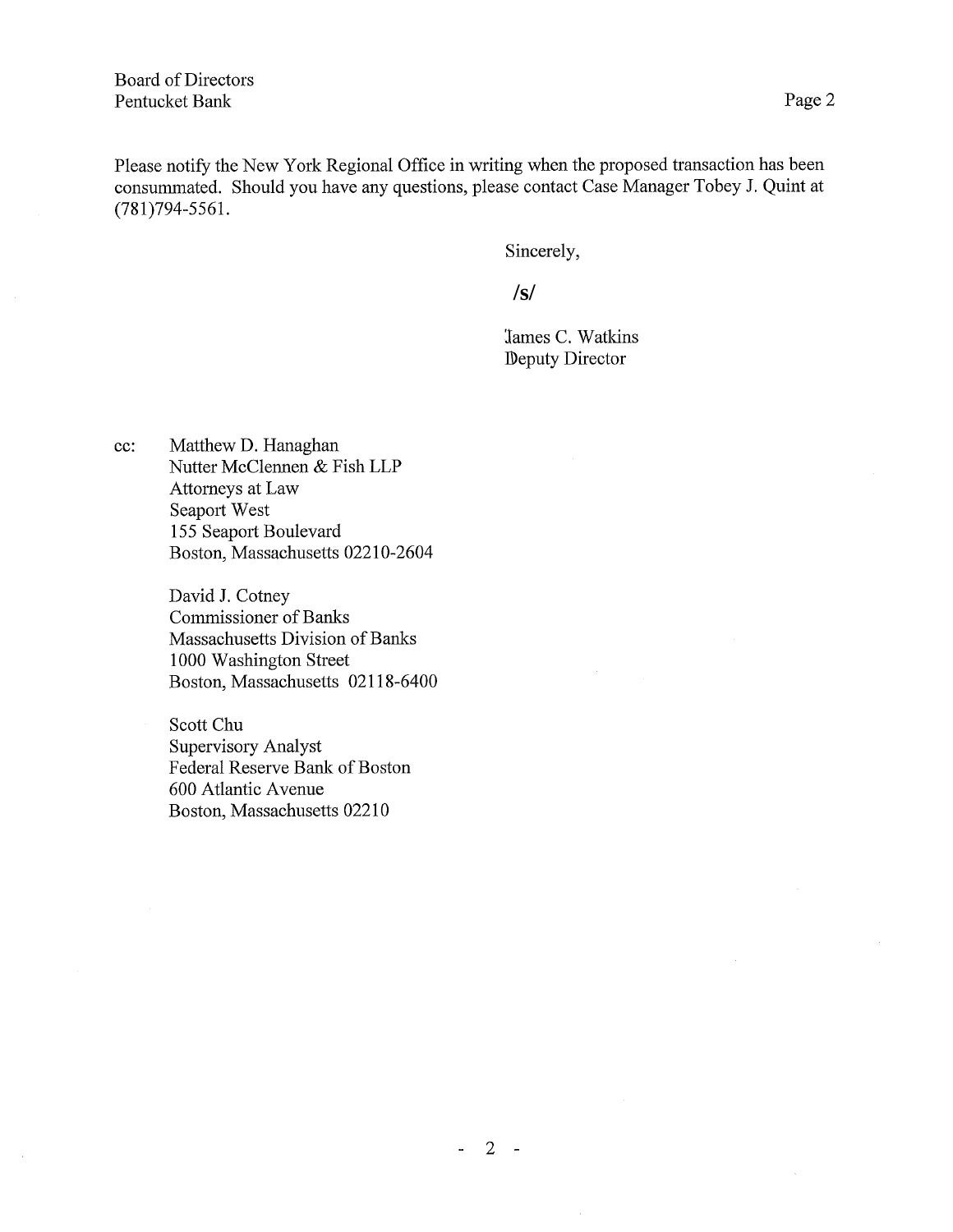## **FEDERAL DEPOSIT INSURANCE CORPORATION**

Pentucket Bank Haverhill, Essex County, Massachusetts

Applications for Federal Deposit Insurance and Consent to Merge

## **ORDER AND BASIS FOR CORPORATION APPROVAL**

Pursuant Section 18(c) of the Federal Deposit Insurance (FDI) Act, Pentucket Bank ("Bank"), Haverhill, Essex County, Massachusetts, currently a state-chartered, mutually-owned Deposit Insurance Fund (DIF) member with total resources of \$641,016,000 and total deposits of \$533,827,000 as of September 30, 2016, has filed an application for the FDIC's consent to merge with Pentucket Interim Subsidiary Bank, Haverhill, Massachusetts, a proposed new interim, state-chartered stock savings bank. In addition, an application has been filed for Federal deposit insurance for Pentucket Interim Subsidiary Bank to facilitate the merger with Pentucket Bank.

The transaction is to effect the Pentucket Bank's plan of reorganization, which, solely to facilitate such undertaking, provides for:

- The Bank to organize a new *de novo* interim Massachusetts-chartered mutual savings bank to be known as Pentucket Interim Mutual Bank ("New Mutual");
- The New Mutual will immediately convert into a Massachusetts-chartered mutual holding company to be known as Pentucket Bank Holdings, MHC ("MHC").
- MHC to establish a new, wholly owned Massachusetts-chartered subsidiary stock savings bank to be known as Pentucket Interim Subsidiary Bank ("Subsidiary Stock Bank").
- MHC to establish a Massachusetts-chartered stock corporation to be known as Pentucket Bancorp, Inc. ("Stock Holding Company") as a separate wholly owned subsidiary of MHC.
- The Bank to merge with and into Subsidiary Stock Bank, with Subsidiary Stock Bank surviving the merger ("Resultant Bank") and assuming the name Pentucket Bank.
- MHC to contribute 100 percent of the outstanding shares of common stock of the Resultant Bank to the Stock Holding Company. As a result, the Stock Holding Company will own 100 percent of the outstanding capital stock of the Resultant Bank, and will be wholly owned by Pentucket Bank Holdings, MHC.

Upon consummation of the reorganization, the deposits of the Resultant Bank will continue to be insured under the DIF. On the effective date of the reorganization, the Resultant Bank will be a stock bank that is wholly owned by Pentucket Bancorp Inc.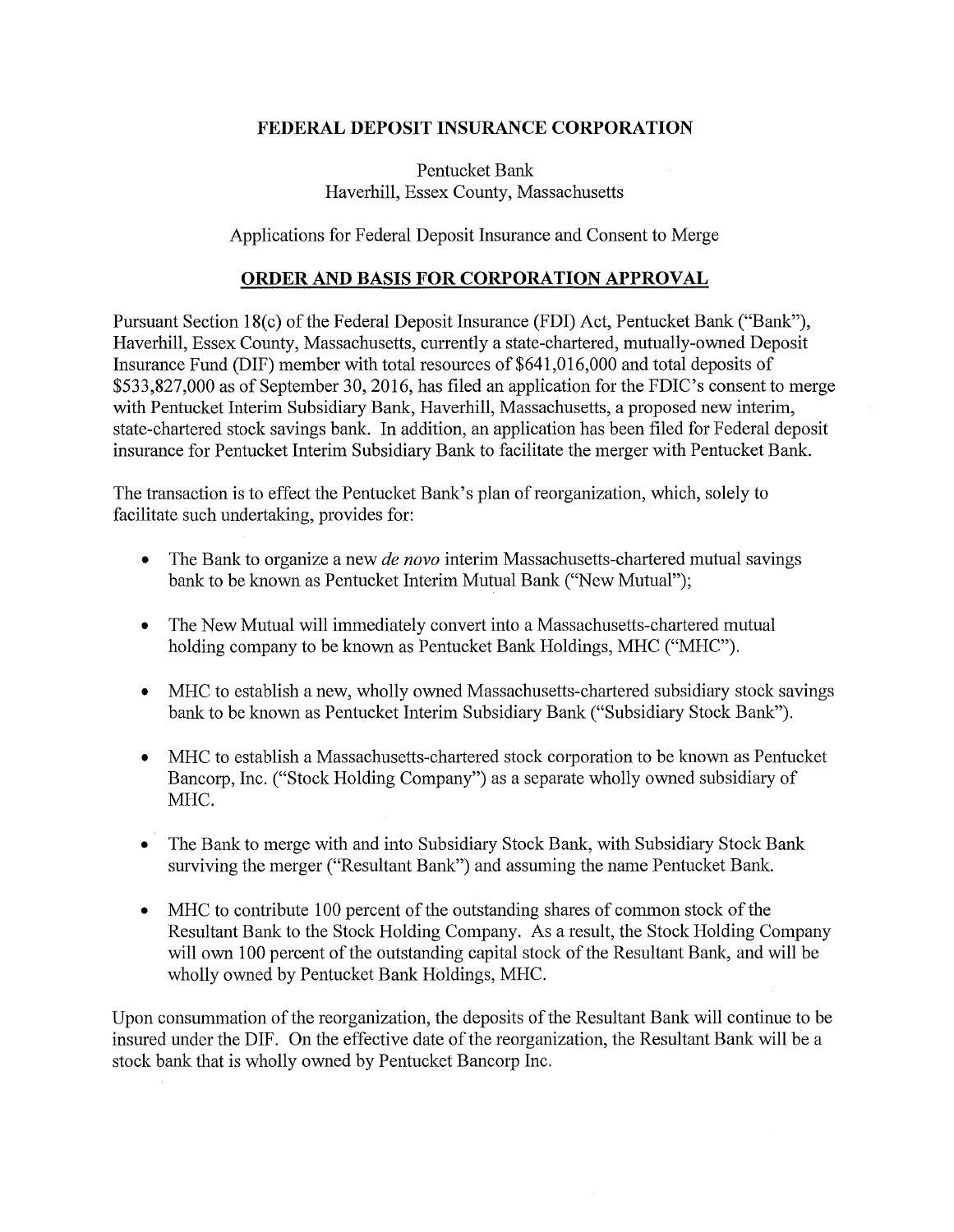On January 22, 2016, the Federal Reserve Bank of Boston approved applications to allow Pentucket Bank Holdings, MHC, to become a mutual bank holding company and Pentucket Bancorp, Inc., to become a mid-tier stock bank holding company. Further, the Massachusetts Division of Banks granted Pentucket Bank the authority to conduct banking business as a stock bank on March 15, 2016.

Following consummation of the merger, Resultant Bank will operate the same banking business, with the same management, at the same locations now being served by the Bank. The proposed transaction, per se, will not alter the competitive structure of banking in the market served by the Bank. The Resultant Bank's main office will continue to be located at One Merrimack Street, Haverhill, Massachusetts.

Notice of the proposed transaction, in a form approved by the FDIC, has been published pursuant to the FDI Act. A review of available information, including the Community Reinvestment Act (CRA) Statement of the proponent, disclosed no inconsistencies with the purposes of the CRA. The Resultant Bank is expected to meet the credit needs of its community, consistent with the safe and sound operation of the institution.

In connection with the deposit insurance application for Pentucket Interim Stock Bank, the FDIC has taken into consideration the financial history and condition, the adequacy of the capital structure, the future earnings prospects, the general character and fitness of the management, the convenience and needs of the communities to be served, the risk to the Deposit Insurance Fund and whether the banks' corporate powers are consistent with the purposes of the FDI Act.

In connection with the merger application, the FDIC has taken into consideration the financial and managerial resources and future prospects of the proponent banks and the Resultant Bank, the convenience and needs of the community to be served, and the effect of the proposed transaction on competition. The FDIC has also taken into consideration the effectiveness of the insured depository institutions involved in the proposed merger transaction in combating moneylaundering activities, and the risk posed by the transaction to the stability of the U.S. banking or financial system.

Having found favorably on all statutory factors, it is the FDIC's judgment that the applications for Federal Deposit Insurance and for Consent to Merge should be and are hereby approved subject to the following conditions, some of which are continuing in nature:

- 1. That, except for the contribution of stock by Pentucket Bank Holdings, MHC to Pentucket Bancorp, Inc., no shares of the stock of Pentucket Bank shall be sold, transferred, or otherwise disposed of, to any person (including any Employee Stock Ownership Plan) unless prior notice is provided to, and non-objection is received from, the FDIC New York Regional Director;
- 2. That, prior to a sale, transfer, or other disposition of any shares of Pentucket Bancorp, Inc. by Pentucket Bank Holdings, MHC to any person (including any Employee Stock Ownership Plan) or a conversion of Pentucket Bank Holdings, MHC, to stock form, Pentucket Bank will provide written notification to the FDIC New York Regional Director and provide the FDIC New York Regional Director with copies of all documents